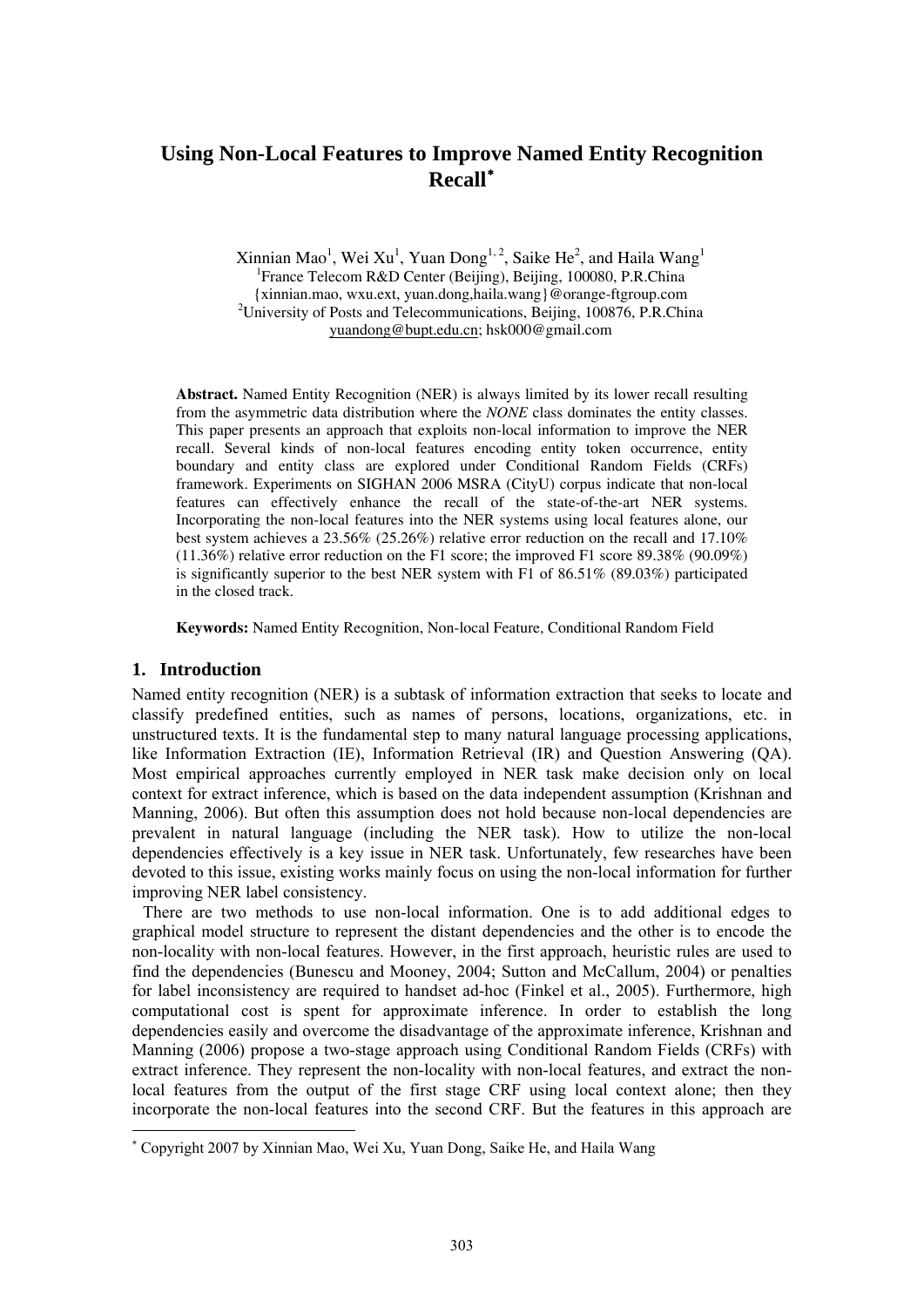only used to improve label consistency.

To our best knowledge, up to now, non-local information has not been explored to improve NER recall in previous researches; on the other hand, NER is always impaired by its lower recall due to the imbalanced distribution where the *NONE* class dominates the entity classes. Classifiers built on such data typically have a higher precision and a lower recall and tend to overproduce the *NONE* class (Kambhatla, 2006). In this paper, we employ non-local information to recall the missed entities. Similar to Krishnan and Manning (2006), we also encode non-local information with features and apply the simple two-stage architecture. Different from their work for improve label consistency, their features are activated on the recognized entities coming from the first CRF, the non-local features we design are used to recall more missed entities which are seen in the training data or unseen entities but some of their occurrences being recognized correctly in the first stage, our features are fired on the raw token sequence directly with forward maximum match. Compared to their non-local information extracted from training data with 10-fold cross-validation, our non-local information is extracted from the training date directly; our approach obtaining the non-local features is simpler. Moreover, we design different non-local features encoding different useful information for NER two subtasks: entity boundary detection and entity semantic classification. Our features are also inspired by Wong and Ng (2007). They extract entity majority type features from unlabelled data with an initial maximum entropy classifier. Our approach is validated on the third International Chinese language processing bakeoff (SIGHAN 2006) MSRA and CityU NER closed track, the experimental results show that non-local features can significantly improve the recall of the state-of-the-art NER system using local context alone.

The remainder of the paper is structured as follows. In Section 2, we introduce the first stage CRF with local features alone; then we describe the second stage CRF using non-local features we design in Section 3. We demonstrate the experiments in Section 4 and we conclude the paper in Section 5.

#### **2. Our Baseline NER System**

To validate the effectiveness of our approach of exploiting non-local features, we need to establish a baseline with state-of-the-art performance using local context alone. Similar to (Krishnan and Manning, 2006), we employ two-stage architecture under conditional random fields (CRFs) framework. In the first stage, we build the baseline with local features only, and then we build the second NER system with non-local features. We will introduce them step by step.

#### **2.1. Conditional random fields**

We regard the NER task as a sequence labeling problem and apply Conditional Random Fields (Lafferty et al., 2001; Sha and Pereira, 2003) since it represents the state of the art in sequence modeling and has also been very effective at NER task. It is undirected graph established on G  $= (V, E)$ , where V is the set of random variables  $Y = \{Y_i | 1 \le i \le n\}$  for each the n tokens in an input sequence and  $E = \{(Y_{i-1}, Y_i) | 1 \le i \le n\}$  is the set of  $(n - 1)$  edges forming a linear chain. Following Lafferty et al. (2001), the conditional probability of the state sequence (s1, s2…sn) given the input sequence (o1, o2…on) is computed as follows:

$$
P_{\Lambda}(s \mid o) = \frac{1}{Z_{o}} \prod_{c \in C(s,o)} \exp(\sum_{t=1}^{T} \sum_{k=1}^{K} \lambda_{k} f_{k}(s_{t-1}, s_{t}, o, t)) \tag{1}
$$

Where  $f_k$  is an arbitrary feature function; and  $\lambda_k$  is the weight for the feature function; it can be optimized through iterative algorithms like GIS (Darroch and Ratcliff, 1972) and IIS (Della Pietra et al., 1997). However recent research y been shown that quasi-Newton methods, such as L-BFGS, are significantly more efficient (Byrd et al., 1994; Malouf, 2002; Sha and Pereira, 2003).

#### **2.2. Local features**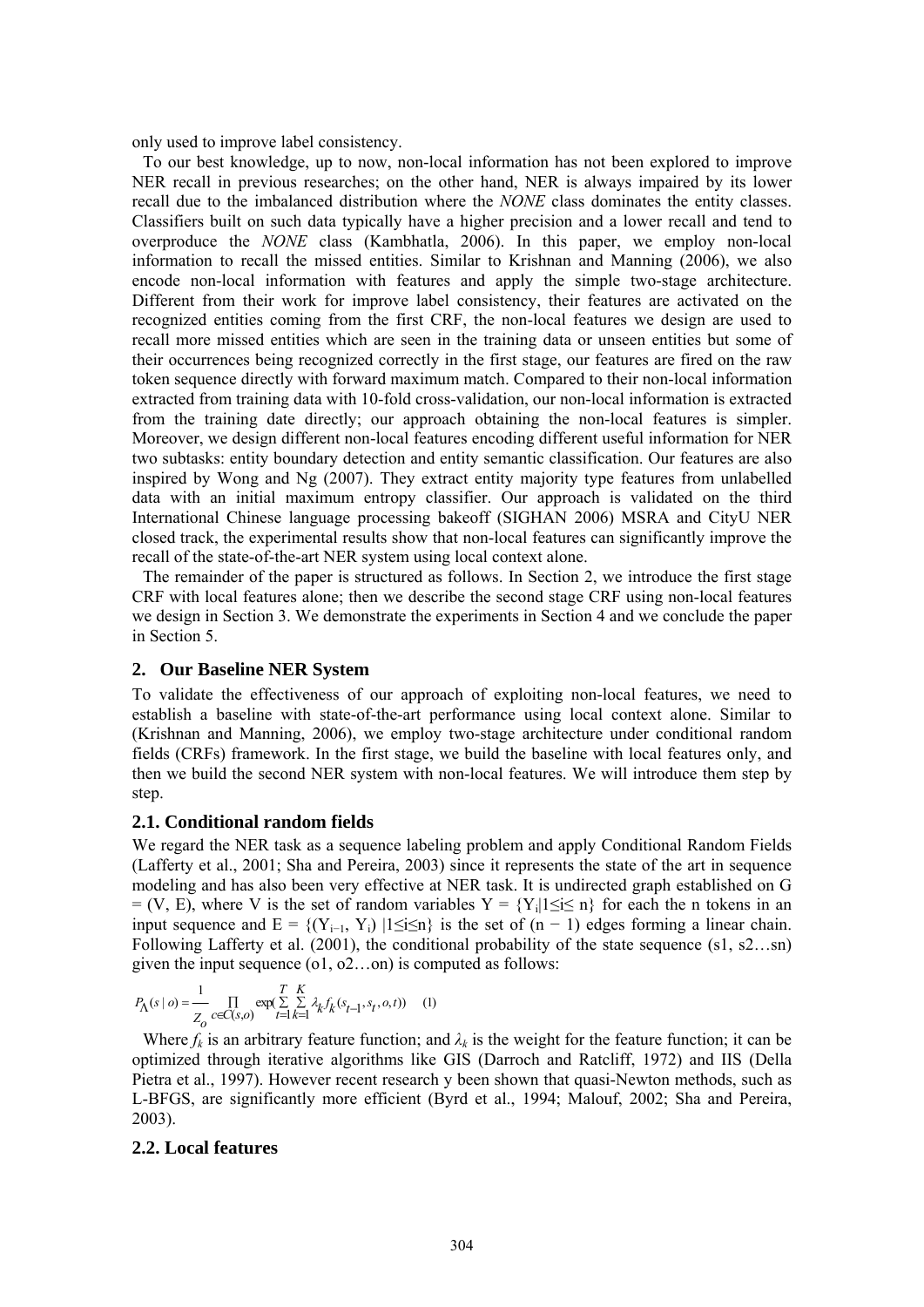The fist stage CRF labels for token directly depends on the labels corresponding the previous and next token, namely  $C_{-2}$ ,  $C_{-1}$ ,  $C_0$ ,  $C_{-1}$ ,  $C_2$ ,  $C_{-2}C_{-1}$ ,  $C_{-1}C_0$ ,  $C_0C_{-1}$ ,  $C_1C_2$ , and  $C_{-1}C_1$ , where  $C_0$  is the current character,  $C_1$  the next character,  $C_2$  the second character after  $C_0$ ,  $C_1$  the character preceding  $C_0$ , and  $C_2$  the second character before  $C_0$ . In addition, the first CRF used the tag bigram feature. Although these local features are simple, they give us state-of-the-art baseline using local information alone as described in Section 4.

## **2.3. Low recall in NER task**

As Kambhatla (2006) points out that NER system typically have a higher precision and a lower recall and tends to overproduce the NONE class because the *NONE* class dominates all other classes in the task. In natural language, different sentences contain different useful contextual information; the missed entities are happened when their context surroundings are not indicative enough for the statistical-based approaches (including the CRFs) to make a correct decision. When we analyze these missed occurrences of the missed entities further, we can put them into three groups. The first is the seen entities in the training data; the second is the unseen occurrences, but some other occurrences of the entities have been correctly recognized in certain indicative context surroundings. The third is the unseen occurrences with no any occurrences recognized correctly. In NER task, considering influences between extractions can be very useful, if the context surrounding one occurrence of a token sequence is very indicative of it being an entity, then this should also influence the tagging of another occurrence of the same token sequence in a different context that is not indicative of entity (Bunescu and Mooney, 2004). So if we consider the non-local dependencies between the same entities, some of these missed occurrences will be recognized correctly. We will describe how to capture the nonlocality to recall more missed entities in Section 3.

# **3. Recalling Missed Entities with Non-local Features**

In natural language, difference sentences contain different useful context information; the missed entities happen when their context surroundings are not indicative enough for the first stage CRF to make correct decisions. If the context surrounding one occurrence of a token sequence is very indicative of it being an entity, then this should also influence the labeling of another occurrence of the same token sequence in a different context that is not indicative of entity (Bunescu and Mooney, 2004). So considering the non-local dependencies between the same entities can be very useful, if these non-local dependencies are incorporated into the CRF model, some of the missed entities will be recalled correctly.

## **3.1. Flow chart using non-local features**

Figure 1 shows the flow using non-local features in two-stage architecture under CRFs framework. The first CRF is trained with local features alone as baseline (described in Section 2), and then we test the testing data with the first CRF and get the entities plus their type from the output. The second CRF utilizes the non-local features derived from the entity list which is merged by the output of the first CRF from the testing data and the entities extracted directly from the training data. To provide flexible and general conclusion, we only use non-local information found in labeled training data and test data rather than external knowledge sources, such as post-of-speech, gazetteers, external lexica and etc.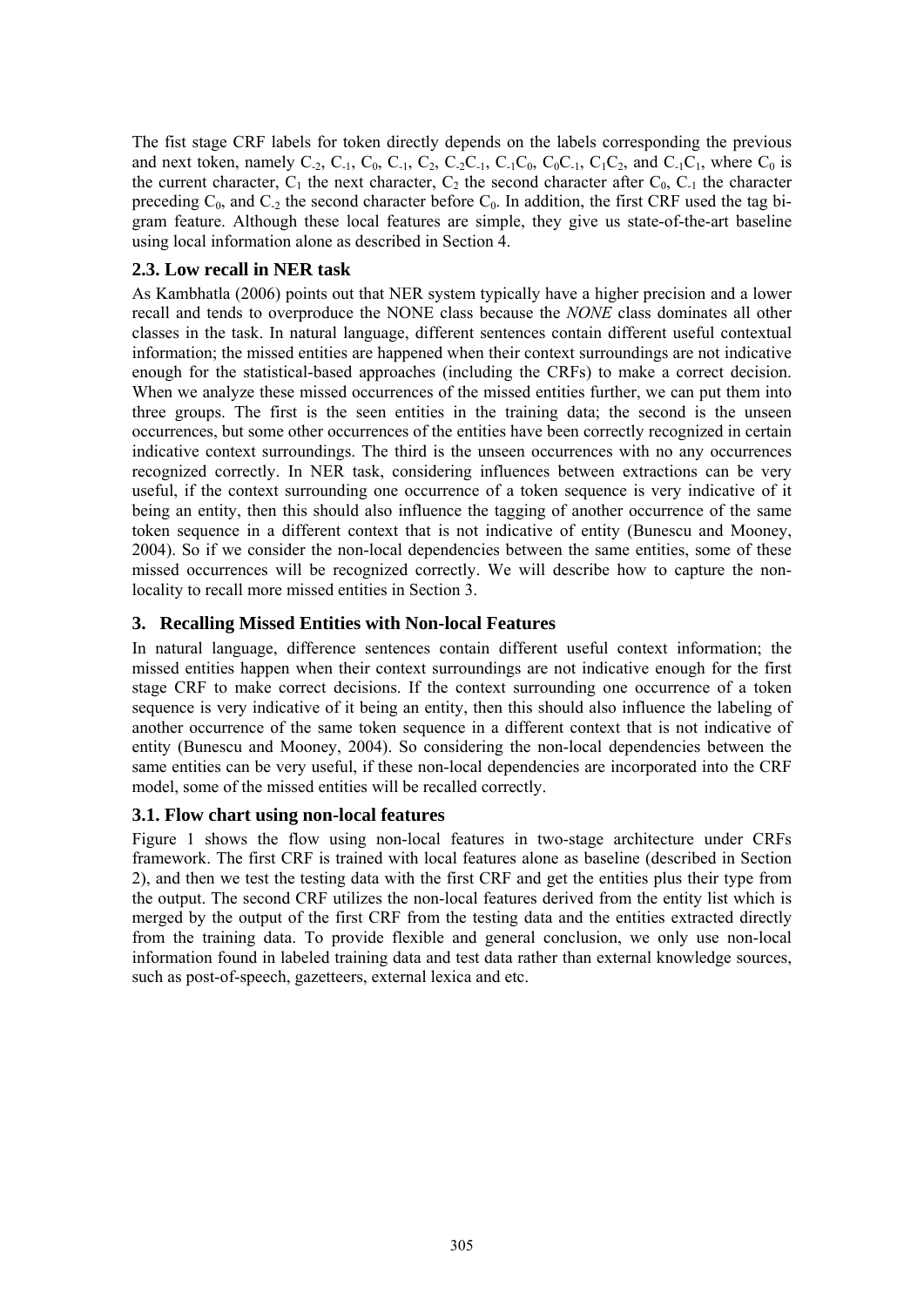

Figure 1. The flow using non-local features in two-stage architecture

#### **3.2. Four kinds of non-local features**

We design four kinds of non-local features which encode different useful information for the two NER subtasks, i.e. entity boundary detection and entity semantic classification, the nonlocal features are fired on the token sequences if they are matched with certain entity in the entity list in forward maximum matching (FMM) way. I will describe them one by one as follows.

**Entity-occurrence features (F1)**: These refer to the occurrence information assigned to the token sequence which is matched with the entity list exactly. These features capture the dependencies between the identical candidate entities; which results in the same candidate entities of different occurrences can be recalled favorably.

**Token-position features (F2)**: These refer to the position information (start, middle and last) assigned to the token sequence which is matched with the entity list exactly. These features enable us to capture the dependencies between the identical candidate entities and their boundaries.

**Entity-majority features (F3)**: These refer to the majority label assigned to the token sequence which is matched with the entity list exactly. These features enable us to capture the dependencies between the identical entities and their classes, so that the same candidate entities of different occurrences can be recalled favorably, and their label consistencies can be considered too.

**Token-position & entity-majority features (F4):** These features capture non-local information from F2 and F3 simultaneously. They take into account the entity boundary and semantic class information at the same time.

These non-local features are applied in English NER in one-step approach (Krishnan and Manning, 2006; Wong and Ng, 2007), they employ these features to improve entity consistence among their different occurrences. These features are assigned to token sequences that are matched exactly with the (entity, majority-type) list in forward maximum matching (FMM) way. During training or testing, when the CRFs tagger encounters a token sequence  $C_1...C_n$  such that  $(C_k...C_s)$  ( $k \geq 1$ ,  $s \leq n$ ) is the longest token sequence existing in the entity list; the correspondent features will be turned on to each token in  $C_k$ .... $C_s$ . For example, considering the following sentence: 我*(wo)*爱*(ai)*北*(bei)*京*(jing)*天*(tian)*安*(an)*门*(men)(I love Beijing Tiananmen)*. If (北 京, *Maj-LOC*), (京, *Maj-LOC*), and (天安门, *Maj-LOC*) are presented in the *(entity, majority type*) list, the features below will be turned on as table 1 shows.

Notice that the feature turned on for 京is *E-Maj-LOC,* not *B-Maj-LOC*, because the longest matching sequence is  $\mathcal{H}\mathcal{F}$ . Different from (Krishnan and Manning, 2006; Wong and Ng, 2007), they only assign the majority type information, like *Maj-Loc,* to each token in matched candidates, boundary information like *B, I* and *E* is ignored, it is acceptable because they utilize these features only for English corpora, and the boundary information can be captured by the capitalization characteristics. But in Chinese NER, NED is more difficult than NEC, so we assign the boundary information, representing with *B*, *I* and *E*, to each token in the matched candidates. Please note that not all matching token sequences are true candidates. The false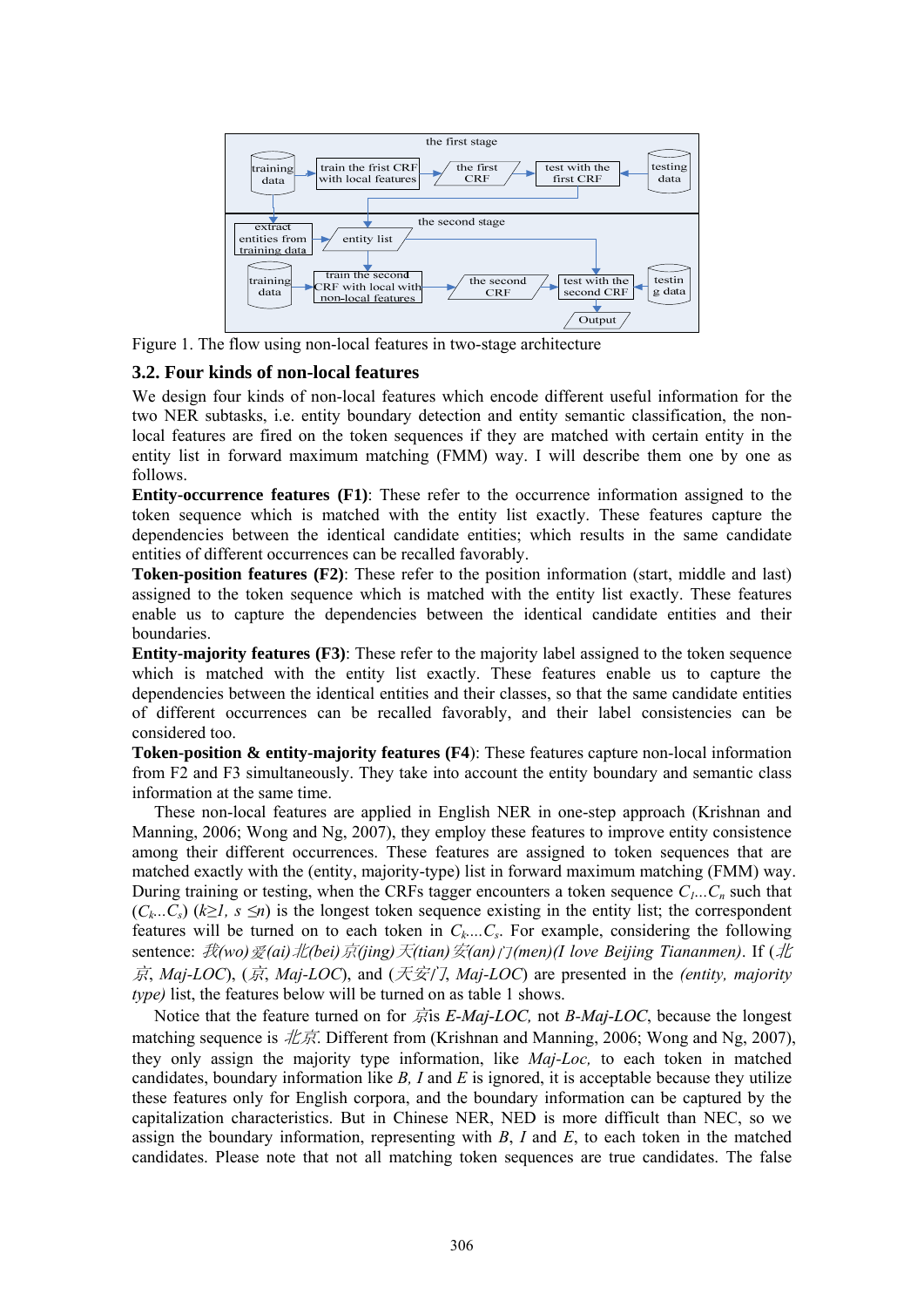candidates come from two aspects: the first is the boundaries are correct, but the occurrences are common words<sup>[1](#page-4-0)</sup>; the second errors come from FMM, so the features are soft constraints. Table 1. Example for Token-Majority-Type features

| Token | Entity-Majority-Type Feature |
|-------|------------------------------|
| 我     |                              |
| 爱     |                              |
| Æ     | $B$ -Maj-LOC                 |
| 京     | $E$ -Maj-LOC                 |
| 天     | <b>B-Maj-LOC</b>             |
| 安     | I-Maj-LOC                    |
|       | $E$ -Maj-LOC                 |

## **4. Experiments**

## **4.1. Corpus analysis**

Our investigation is based on the MSRA and CityU datasets from the NER closed track of the third International Chinese language processing bakeoff (SIGHAN 2006) (Levow, 2006); its goal is to perform NER on three entity classes: PERSON, LOCATION and ORGANIZATION. We give up the LDC corpus because it is initially designed for ACE Evaluation and the definition of named entity is different from traditional definition. The named entities in SIGHAN training data sets are labeled in IOB-2 format, we covert the corpus to OBIE as a preprocessing, because some existing work and our experiments show that OBIE scheme outperforms other formats when applying machine learning to NER. In OBIE format, tokens outside of entities are tagged with  $\hat{O}$  (*NONE* class), while the first token in an entity is tagged with B-k to begin class k, the token inside the entity is tagged with I-k and the end token in the entity is tagged with E-k; single-token entity is labeled as B-k.

General information for each dataset appears in Table 2. It also summarizes the statistic information of seen and unseen entities in the test sets. A seen named entity in test set means that it exists in its correspondent training data set. From the table, we can find that the proportion of seen entities is very high. 71.86% of named entities in MSRA test data can be found in MSRA training data, while 73.53% for CityU corpus. In fact, most of named entities may appear frequently in our generally lives. To make use of existing named entities in training data is crucial to improving capability to capture seen entities and thereby unseen entities, since many models consider the possibilities of labels in context. We also see an interesting phenomenon in MSRA corpus that many named entities are consecutive without punctuations, especially the person names. Particularly, in MSRA testing data, nearly 20% named entities appear consecutively. It brings great difficulties for NER system to capture such entities separately.

|                  | # $(W)$ | # $(E)$ | #(C       | # $(S)$ |
|------------------|---------|---------|-----------|---------|
| MSRA (Training)  | 3M      | 75060   | $10.93\%$ | ---     |
| MSRA(Testing)    | 100k    | 6190    | 19.68%    | 71.86%  |
| CityU (Training) | .6M     | 112347  | $10.13\%$ | ---     |
| CityU (Testing)  | 220k    | 16407   | $9.60\%$  | 73.53%  |

**Table 2**. Corpus overall statistics

-

 $#(W)$ : the size of words; (E): the size of entities;  $#(C)$ : the proportion of the consecutive entities;  $#(S)$ : the proportion of the seen entities

#### **4.2. Problems of NER with only local information**

<span id="page-4-0"></span><sup>&</sup>lt;sup>1</sup> For the string  $\frac{1}{\sqrt{2}}$ , when it refers to Mainland and Taiwan, it is an entity, when it refers to the bank of rivers, it is a common word.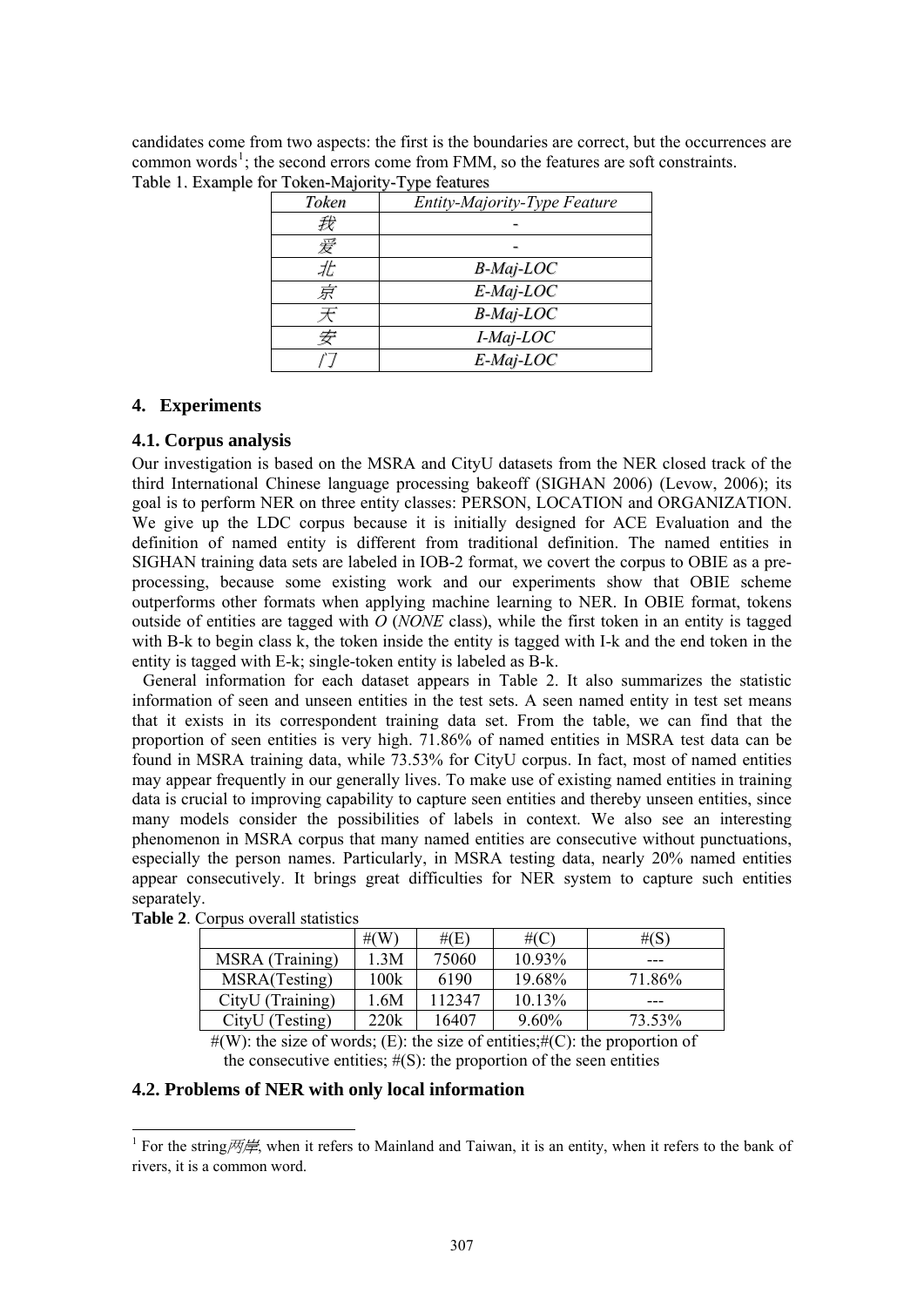Table 3 displays the performance on MSRA and CityU NER closed track. The F0 row lists the precision, recall and F-measure ( $\beta$ =1) got by the first CRF (described in Section 2) using local features alone. The score makes the first CRF rank the top position on the MSRA and the second on the CityU in SIGHAN bakeoff (Levow,  $2006$  $2006$ )<sup>2</sup>. It shows that our baseline has achieved the state-of-the-art performance. However, comparing the recall with the precision on each dataset, we find that the performance is impaired by the relatively low recall. To investigate the causes of this problem, we analyze the missed entities further. We categorize them into two classes, seen and unseen in training data. Five kinds of statistic information are collected and listed in F0 column in table 4. (1) The number of different missed named entities; (2) The times of missing occurrences; (3) The number of different missed named entities which are detected correctly at least once; (4) The times missing occurrences under the case of (3).

From (1) and (2) measurements of the seen entities in the F0 column in table 4, we find that there are many seen named enmities are missed. Though identifying unseen named entities is more difficult than seen named entities, the boldfaced number indicates that about 10% (24 of 254) for MSRA and 23% (111 of 476) for CityU of unseen and missed named entities have been labeled out correctly for at least once. The difficulty to capture unseen named entities in training data is because of the nature of machine learning techniques. However, the statistical results in Table 4 show there is a great potential  $(200+48)/(200+330)=47\%$  for MSRA and  $(384+396)/$ (384+1144)=51% for CityU, to improve recall by enhancing the capture of seen named entities and making use of labeled outputs from test data to capture more unseen named entities. What is more, performance can be improved further when more named entities are labeled correctly, because many models, such as CRF, assign labels according to the possibilities of whole sequence.

## **4.3. Influence of using non-local features in NER**

After we feed the non-local features (described in Section 3) to the second CRF, we test it on the testing data of MSRA and CityU again. Table 3 lists the performance got by each kind of feature configurations. F0 means the first CRF (baseline) using local features alone, and the F0+Fi ( $i=1, 2, 3, 4$ ) means the second CRF using local features (F0) as well as the non-local features Fi. From the table 3, we can conclude that exploiting non-local information is a good choice to recall more missed entities. Comparing with the baseline using only local context, the recalls of NER systems are improved after taking non-local information into account by - 0.34%~3.76% on MSRA, 2.92%~3.68% on CityU. And the overall F-measures increase by - 0.54%~2.19% and 0.72%~1.27% on MSRA and CityU each. The MSRA performance got by F0+F1 decrease slightly because there are many consecutive entities in the testing data. Since F1 does not encode boundary and class information, more entity tokens are recalled, but their boundaries or classes are wrong. After we implement a post-processing step with person name list extracted from the MSRA training data to separate the consecutive candidate entities, the performance lists with F0+F1 (PP) increases. The performance difference among F1, F2, F3 and F4 are mainly because they encode different useful non-local information as described in Section 3.2. For F1, it only encode whether a token sequence is an entity. No boundary and class are considered which are represented in F2 and F3 respectively, so F2 and F3 both achieve high performance than F0, and F4 consider both boundary and class simultaneously, so it is the best choice of exploiting non-local information to improve NER recall. We can not compare between F2 and F3 directly because boundary detection and semantic class classification are the two different sub-tasks in NER.

The performance difference between the performance on CityU and MSRA come from two folds. One is because CityU testing data contains more seen entities than that of MSRA since the seen entities can be captured easily by the non-local features. The other is because MSRA data sets contain much more consecutive named entities than CityU. Since NER with non-local information prefers to dig out more and thereby longer named entities, it may tend to label more

-

<span id="page-5-0"></span><sup>&</sup>lt;sup>2</sup> The best F1-score on MSRA and CityU is 86.51% and 89.03% respectively.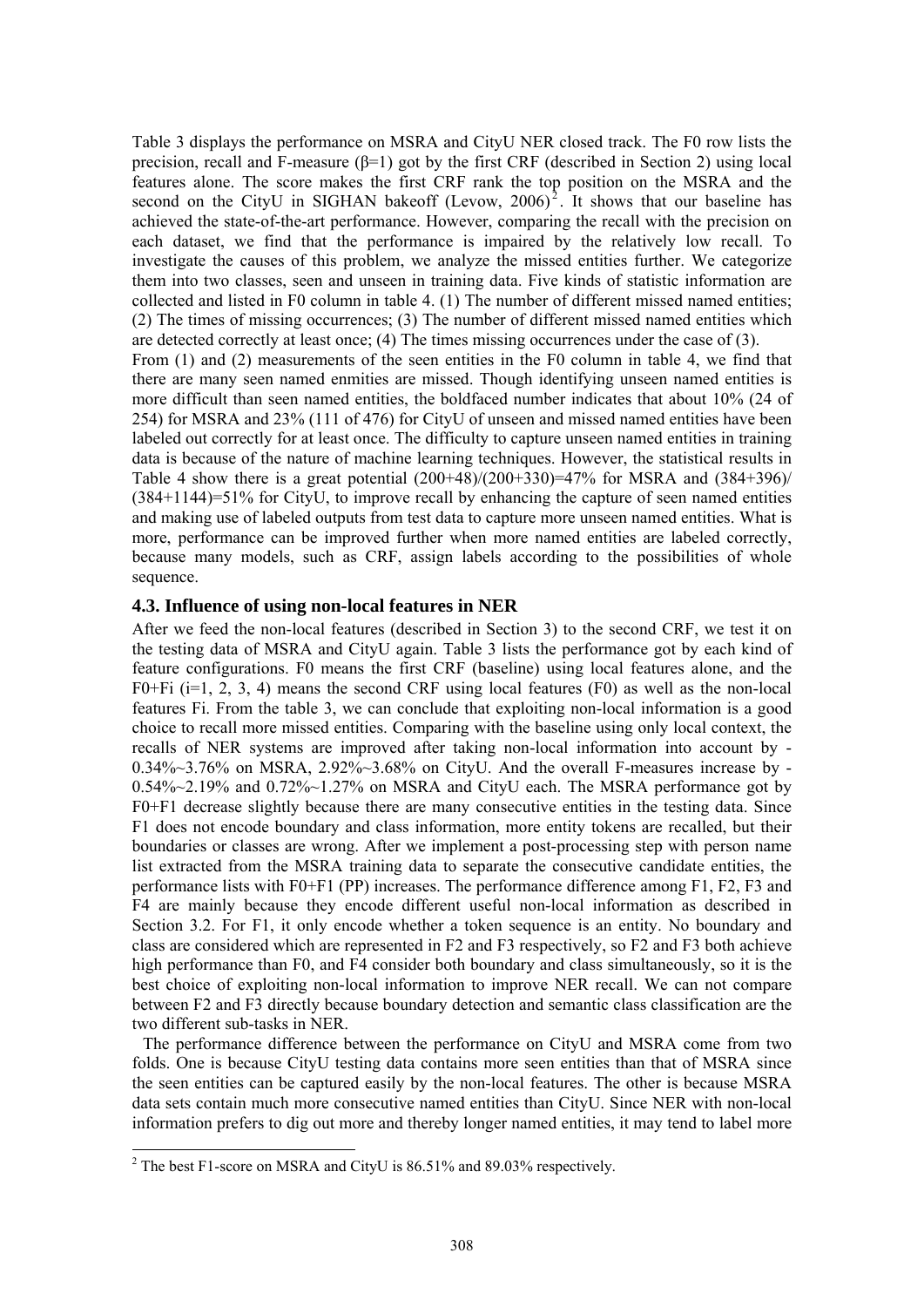continuous named entities as a single named entities and introduce more errors damaging both in recall and precision.

| Corpus      | System         | P     | R     | F     |
|-------------|----------------|-------|-------|-------|
| <b>MSRA</b> | F <sub>0</sub> | 90.58 | 84.04 | 87.19 |
|             | $F0 + F1$      | 89.81 | 83.70 | 86.65 |
|             | $F0+F1(PP)$    | 89.40 | 85.46 | 87.39 |
|             | $F0 + F2$      | 89.73 | 85.96 | 87.81 |
|             | $F0+F3$        | 90.58 | 87.16 | 88.84 |
|             | $F0 + F4$      | 91.01 | 87.80 | 89.38 |
| CityU       | F <sub>0</sub> | 92.48 | 85.43 | 88.82 |
|             | $F0 + F1$      | 90.73 | 88.35 | 89.53 |
|             | $F0 + F2$      | 90.96 | 88.83 | 89.88 |
|             | $F0 + F3$      | 90.90 | 88.65 | 89.76 |
|             | $F0 + F4$      | 91.09 | 89.11 | 90.09 |

**Table 3**. NER performance on MSRA and CityU

Then, we investigate the situation of missed seen and missed unseen named entity in NER with non-local information by filling the Table 4. F0 is the first CRF (baseline) using local features alone, and the F0+Fi ( $i=1, 2, 3, 4$ ) means the second CRF using local features (F0) as well as the non-local features Fi. The four same measurements are used as described in Section 4.2. Compared with the numbers in F0 column, significant reduction of missing of seen entities is achieved by adding non-local features. What is more, the hit of unseen entities is also increased as we predicted in previous analysis.

**Table 4**. Analysis of missed named entities with non-local information

| Corpus  |                | F <sub>0</sub> | $F0+F1(PP)^3$  | $F0+F2$  | $F0+F3$  | $F0 + F4$ |
|---------|----------------|----------------|----------------|----------|----------|-----------|
|         | 1              | 109            | 28             | 26       | 33       | 29        |
|         | $\overline{2}$ | 200            | 158            | 74       | 83       | 75        |
| Seen    | 3              | 45             | 13             | 14       | 15       | 17        |
| (MSRA)  | 4              | 126            | 86             | 45       | 45       | 47        |
|         | 1              | 254            | 198            | 202      | 229      | 224       |
|         | $\overline{2}$ | 330            | 484            | 246      | 275      | 270       |
| Unseen  | 3              | 24             |                | $\theta$ | $\theta$ | $\theta$  |
| (MSRA)  | 4              | 48             | $\overline{2}$ | $\theta$ | 0        | $\theta$  |
|         | 1              | 216            | 87             | 87       | 88       | 86        |
|         | $\overline{2}$ | 384            | 149            | 149      | 152      | 148       |
| Seen    | 3              | 118            | 51             | 55       | 56       | 54        |
| (CityU) | 4              | 243            | 94             | 105      | 109      | 119       |
|         | 1              | 476            | 356            | 348      | 355      | 350       |
|         | $\overline{2}$ | 1144           | 704            | 696      | 702      | 693       |
| Unseen  | 3              | 111            | 12             | 6        | 9        | 5         |
| (CityU) | 4              | 396            | 17             | 12       | 15       | 11        |

# **5. Conclusions and Future Work**

-

In this paper, we propose an approach of exploiting non-local information to improve NER recall. To our best knowledge, our work is the first attempt to utilize non-local information to improve NER recall, our work demonstrates that non-local information are effective to recall the missed entities which are seen in training data or unseen but some occurrences of these unseen

<span id="page-6-0"></span><sup>&</sup>lt;sup>3</sup> We do not perform post-processing step on CityU testing data